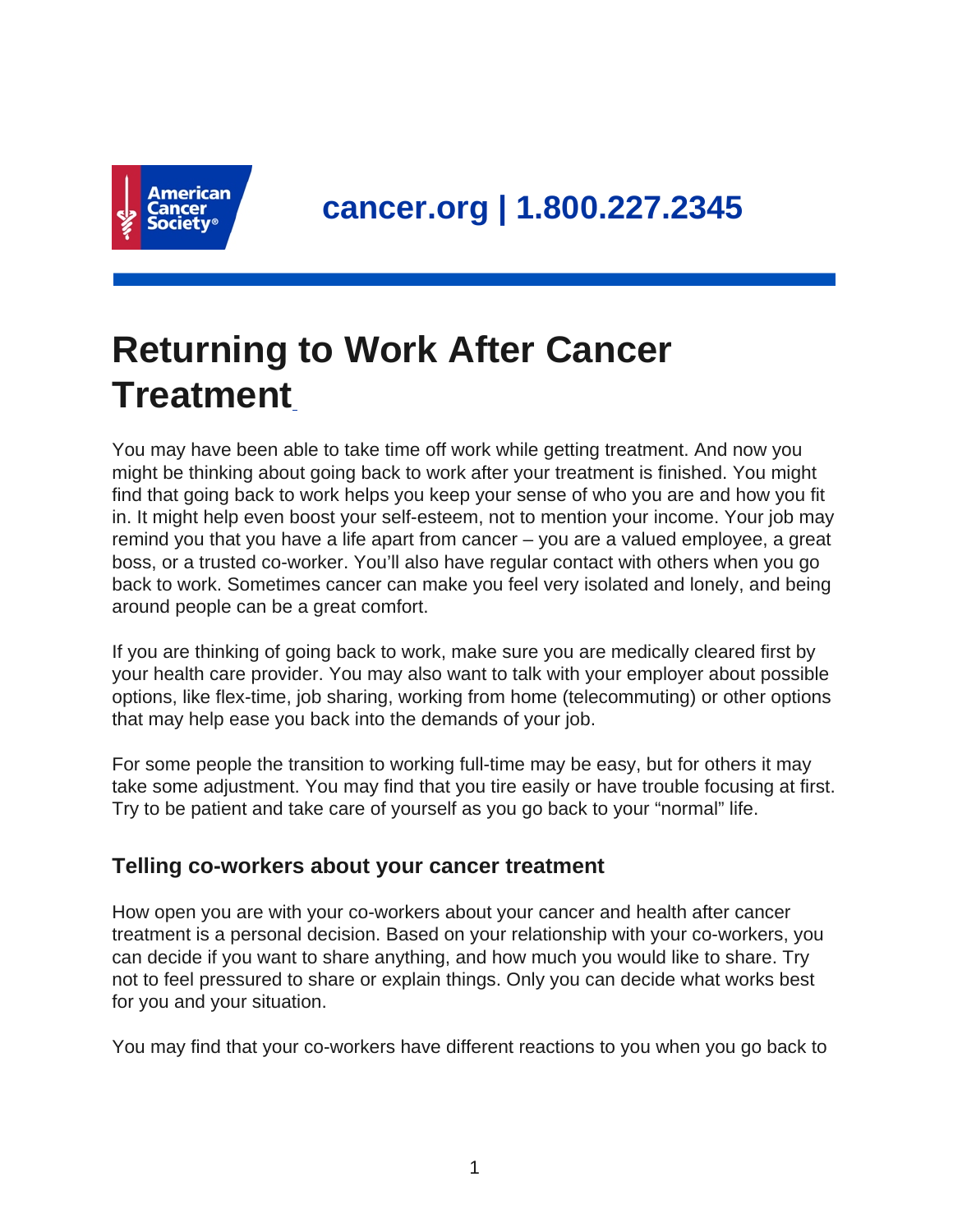work . Those who know what you've been going through may react to your cancer diagnosis and absences with understanding and offers to help. Others may feel uncomfortable around you. Some people may be reminded of a loved one's time with cancer. Some co-workers may resent that they had to take on extra duties on days when you were absent. Others may ask intrusive questions about your health or why you've been gone, or they might even avoid you.

It also helps to think ahead about how you will handle other people's reactions, and have a plan for what and how much you want to share. It might help you to read [Telling](https://www.cancer.org/treatment/understanding-your-diagnosis/telling-others-about-your-cancer.html) [Others About Your Cancer](https://www.cancer.org/treatment/understanding-your-diagnosis/telling-others-about-your-cancer.html)<sup>1</sup>.

## **Legal protections for working people with cancer**

You have the same rights as anyone else in the workplace and should be given equal opportunities, regardless of whether or not you tell people at work about your cancer. Hiring, promotion, and how you are treated in the workplace should depend entirely on your abilities and qualifications. As long as you are able to fulfill your job duties, you can't legally be fired for being sick. You also shouldn't have to accept a position you never would have considered before your illness.

Many people with job problems related to cancer are protected by federal laws like the Rehabilitation Act and the Americans with Disabilities Act (ADA). Some people also benefit from the Family and Medical Leave Act (FMLA) This law lets many people with serious illnesses take reasonable unpaid leave to get medical care or manage their symptoms. Talk to someone in your human resources department or another workplace expert to find out what your options are.

For some people, it may take some period of adjustment and some extra help to get back to their regular work schedule. If you try to go back to a full-time schedule before you're ready, your work may suffer. Talk with your health care provider about the kind of work you do and any problems you are having as you decide how to re-enter the workforce. You may need to start with shorter workdays or work fewer days a week until you see how things go. You may find that the way you work has changed, or you need something more to help you do your job.

### **Reasonable accommodations at work**

Employers are not required to lower standards to accommodate an employee, nor must they provide personal-use items like glasses or hearing aids. But an employer must accommodate a qualified applicant or employee with a disability unless the employer can show it would be an undue hardship to do so. Examples of reasonable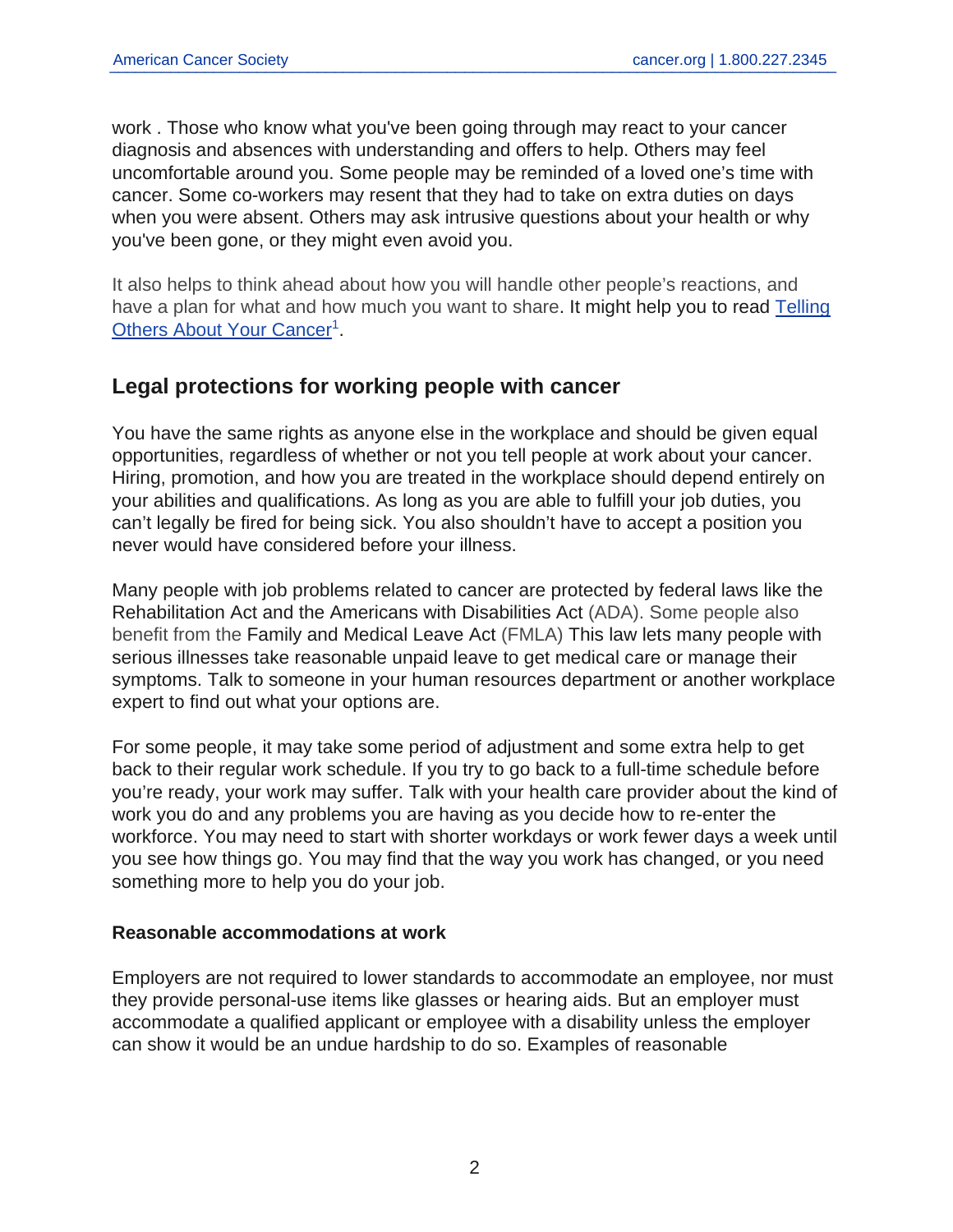accommodations for cancer patients might include, but are not limited to:

- Providing or modifying equipment or devices
- Restructuring a job
- Offering part-time or modified work schedules, such as permission to work from home if possible.
- Reassigning an employee to a vacant position or assigning the employee different tasks if the employee is no longer able to do their current job.
- Adjusting or modifying tests, training materials, or policies
- Making the workplace readily accessible to and usable by people with disabilities

A vocational rehabilitation counselor can help with some of your job-related legal questions, but you might also want to look into laws that affect you and how you can deal with any problems that might come up. Some cancer treatment centers offer referrals to vocational rehab counselors, so ask your health care team. Your health care team may also have tools or people that can help you.

To find out more about job accommodations and employment of people with limitations, contact the Job Accommodation Network at 1-800-526-7234 or visit their website, http://askjan.org/. They can talk with you about the requirements of the ADA or the Rehabilitation Act, whichever applies to your case.

## **Discrimination against people with cancer at work**

Even though the public's understanding of cancer is getting better, sometimes prejudices and fears are still found in the workplace. Even after your cancer treatment has ended, you may face work and workplace discrimination issues. Tell your Human Resources Department about any workplace discrimination issues you might be facing. If your workplace has a union, its officials can be good sources of information about illnesses and the workplace.

Keep notes of your contacts with office personnel, including the names of the people you spoke with, the date and place you spoke, and the information you received. It's also a good idea to keep copies of your job performance evaluations and any other written information about your work. These can be very helpful if problems come up later.

#### **If you want to file a discrimination complaint**

If you think you have been discriminated against at work on the basis of disability, you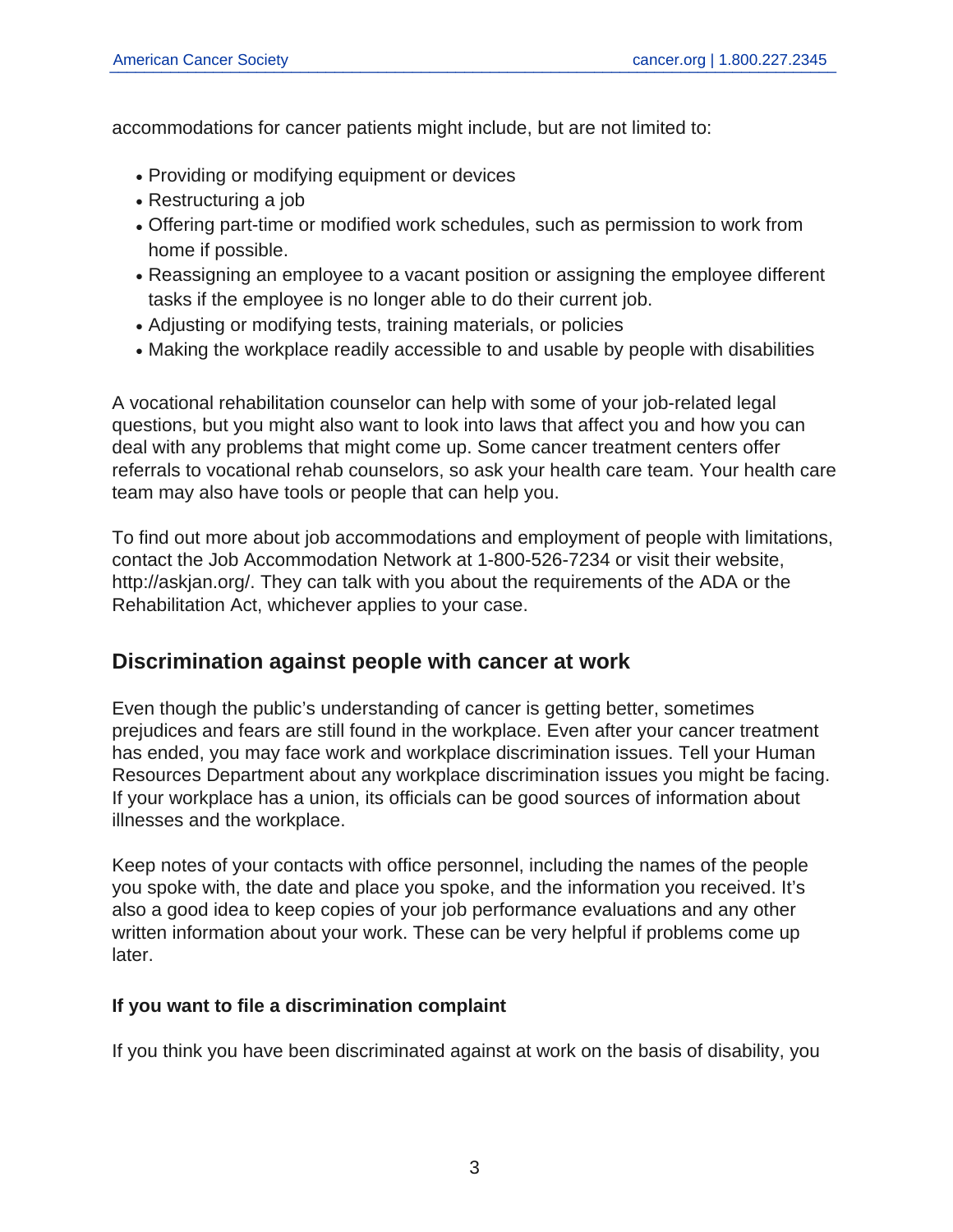can file a complaint with the United States [Equal Employment Opportunity Commission](https://www.eeoc.gov/)  $(EEOC<sup>2</sup>)$  $(EEOC<sup>2</sup>)$ . You must do this within 180 days of the time you think the discrimination occurred (although some states or local laws allow you to take up to 300 days).

## **Get more help and information**

If you would like to read more about asking for help as you go back to work, see the [Americans With Disabilities Act](https://www.cancer.org/treatment/finding-and-paying-for-treatment/health-insurance-laws/americans-with-disabilities-act.html)<sup>3</sup>. If you need extra time off as you go back to work, you may also want to read the [Family and Medical Leave Act \(FMLA\)](https://www.cancer.org/treatment/finding-and-paying-for-treatment/health-insurance-laws/family-and-medical-leave-act.html)<sup>4</sup>. This information explains more about federal laws that can help many people with medical problems.

If you collected Social Security disability benefits during cancer treatment and recovery, you might want to try [Social Security's Ticket to Work Program](https://choosework.ssa.gov/about/how-it-works/index.html)<sup>5</sup>. This free program offers support as you try to go back to work, and allows you to continue to receive disability benefits for a trial period while working. You can also call them at 1-866-968- 7842.

Along with the federal laws, some states also have laws about employing people with various illnesses, including cancer. These state laws may help you in other ways. You can find out more from your state's Department of Labor. Visit the [US Department of](http://www.dol.gov/whd/contacts/state_of.htm) [Labor](http://www.dol.gov/whd/contacts/state_of.htm)<sup>6</sup> website at to find your state.

## **Hyperlinks**

- 1. [www.cancer.org/treatment/understanding-your-diagnosis/telling-others-about-your](https://www.cancer.org/treatment/understanding-your-diagnosis/telling-others-about-your-cancer.html)[cancer.html](https://www.cancer.org/treatment/understanding-your-diagnosis/telling-others-about-your-cancer.html)
- 2. [www.eeoc.gov/](https://www.eeoc.gov/)
- 3. [www.cancer.org/treatment/finding-and-paying-for-treatment/health-insurance](https://www.cancer.org/treatment/finding-and-paying-for-treatment/health-insurance-laws/americans-with-disabilities-act.html)[laws/americans-with-disabilities-act.html](https://www.cancer.org/treatment/finding-and-paying-for-treatment/health-insurance-laws/americans-with-disabilities-act.html)
- 4. [www.cancer.org/treatment/finding-and-paying-for-treatment/health-insurance](https://www.cancer.org/treatment/finding-and-paying-for-treatment/health-insurance-laws/family-and-medical-leave-act.html)[laws/family-and-medical-leave-act.html](https://www.cancer.org/treatment/finding-and-paying-for-treatment/health-insurance-laws/family-and-medical-leave-act.html)
- 5. [choosework.ssa.gov/about/how-it-works/index.html](https://choosework.ssa.gov/about/how-it-works/index.html)
- 6. [http://www.dol.gov/whd/contacts/state\\_of.htm](http://www.dol.gov/whd/contacts/state_of.htm)
- 7. <http://askjan.org/>
- 8. <http://www.ada.gov/>
- 9. <http://www.eeoc.gov/>
- 10. <http://www.cancerlegalresources.org/>
- 11. <http://www.cancerandcareers.org/>
- 12. <http://www.survivorshipatoz.org/>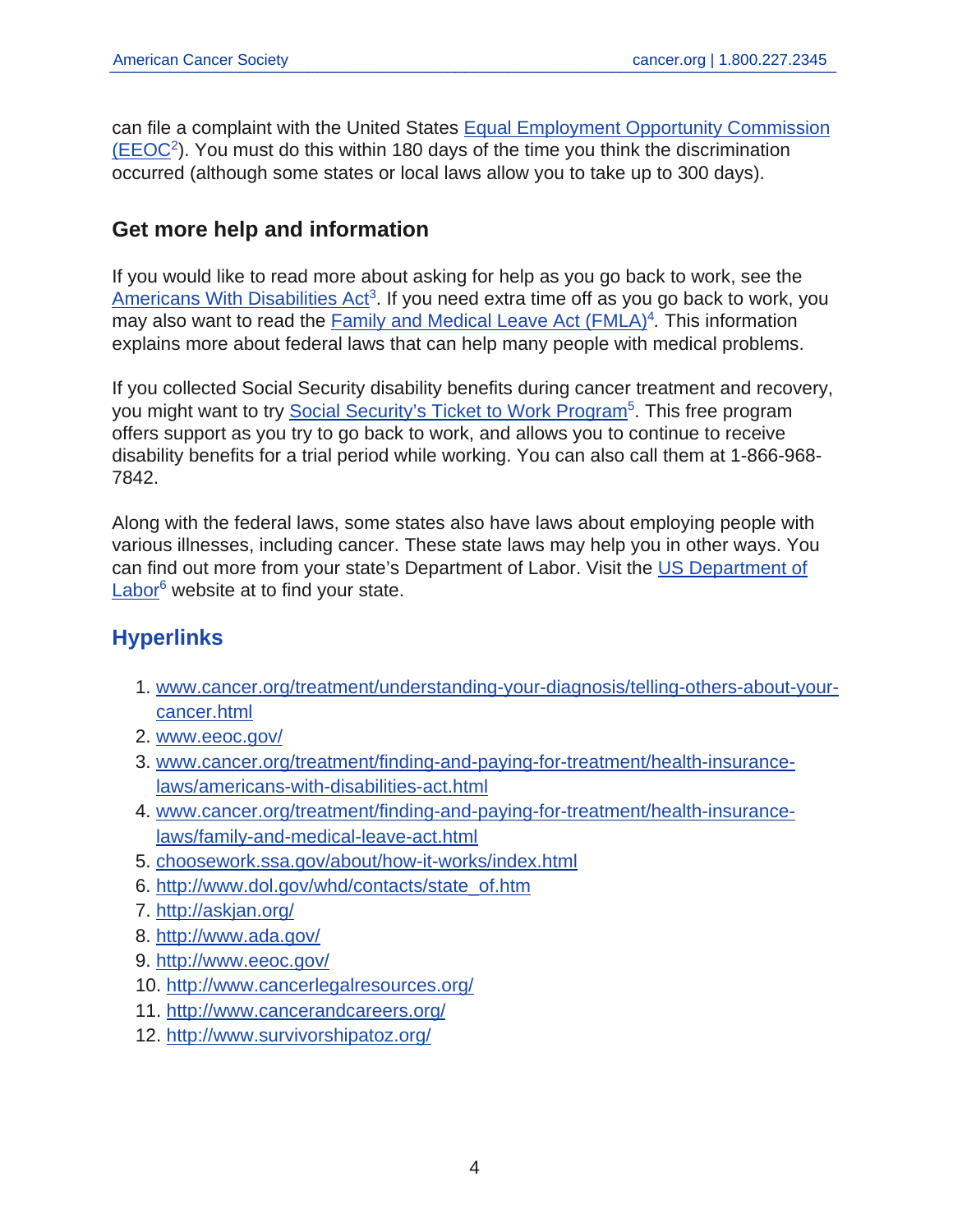- 13. <http://askjan.org/>
- 14. <http://www.ada.gov/>
- 15. <http://www.eeoc.gov/>
- 16. <http://www.cancerlegalresources.org/>
- 17. <http://www.cancerandcareers.org/>
- 18. <http://www.survivorshipatoz.org/>
- 19. <http://pressroom.cancer.org/>

#### **References**

Cancer + Careers. Back to work after cancer. 2019. Accessed at https://www.cancerandcareers.org/en/at-work/back-to-work-after-cancer on February 28, 2019.

Social Security Administration (SSA). Ticket to work. Accessed at https://choosework.ssa.gov/ on February 28, 2019.

United States Department of Labor (DOL): Office of Disability Employment Policy. Employment laws: Disability & discrimination. 2010. Accessed at https://www.dol.gov/odep/pubs/fact/laws.htm on February 28, 2019.

U.S. Equal Employment Opportunity Commission (EEOC). Questions & answers about cancer in the workplace and the Americans with Disabilities Act (ADA). Accessed at https://www.eeoc.gov/laws/types/cancer.cfm on February 28, 2019.

U.S. Equal Employment Opportunity Commission (EEOC). Disability discrimination. Accessed at https://www.eeoc.gov/laws/types/disability.cfm on February 28, 2019.

### **Additional resources**

Along with the American Cancer Society, other sources of information and support include:

**Job Accommodation Network** Toll-free number: 1-800-526-7234 TTY: 1-877-781- 9403 Website: http://askjan.org/ [\(http://askjan.org/\)](http://askjan.org/)<sup>7</sup>

This free service from the US Department of Labor, Office of Disability Employment Policy has information about job accommodations for people with limitations,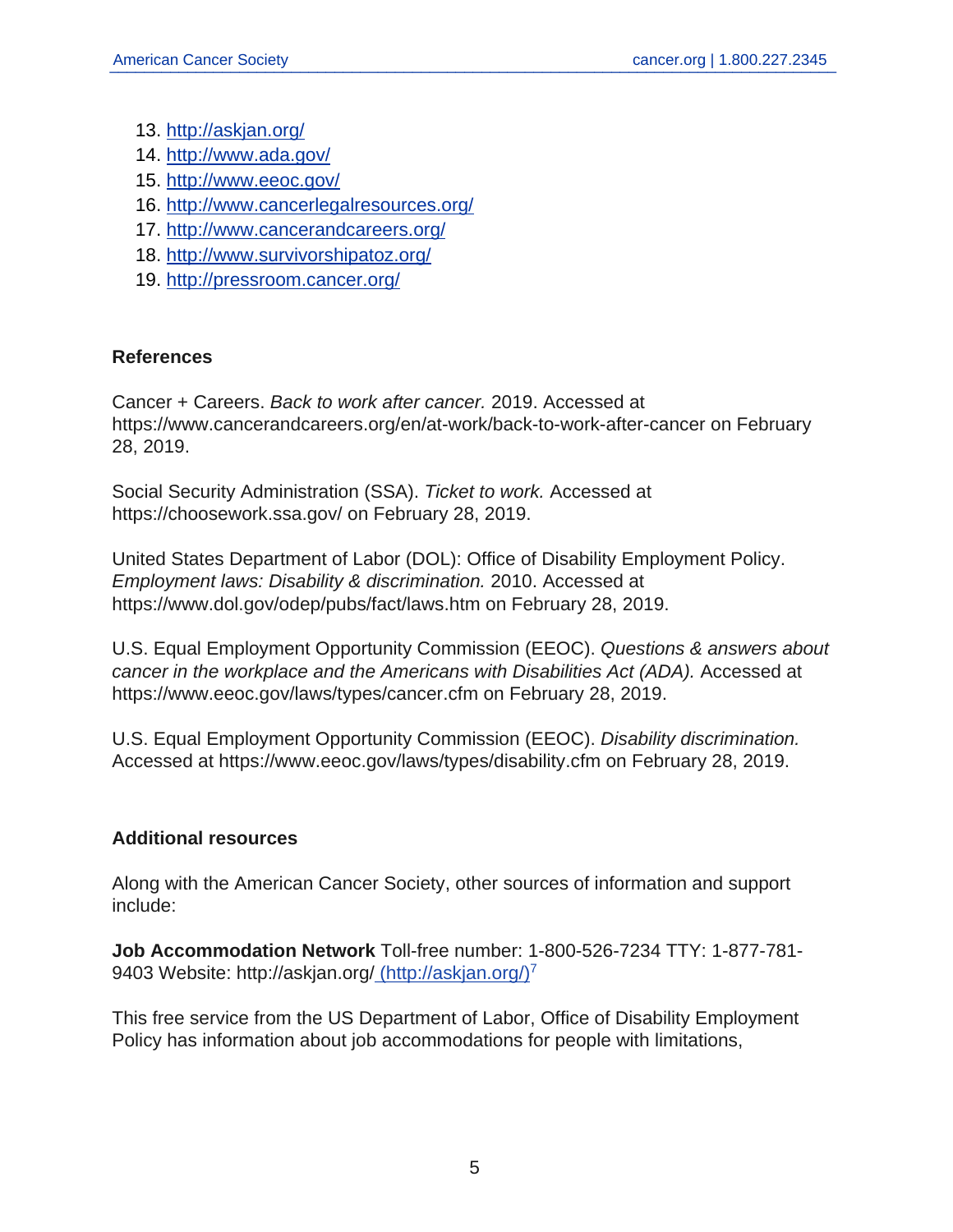accommodation ideas, and tips on how to approach employers and ask for accommodations

**Americans with Disabilities Act (ADA) Technical Assistance** Toll-free number: 1- 800-514-0301 TTY: 1-800-514-0383 Website: www.ada.go[v](http://www.ada.gov/) [\(http://www.ada.gov/\)](http://www.ada.gov/)<sup>8</sup>

For general information about the ADA, answers to specific questions, free ADA materials, or information about filing a complaint

**US Equal Employment Opportunity Commission (EEOC)** Toll-free number: 1-800- 669-4000 TTY: 1-800-669-6820 Website: www.eeoc.go[v](http://www.eeoc.gov/) [\(http://www.eeoc.gov/\)](http://www.eeoc.gov/)<sup>9</sup>

Offers information on your rights and the laws that apply to your state, including filing charges for discrimination. Also has special information for people with cancer, "Questions and Answers About Cancer in the Workplace and the Americans with Disabilities Act (ADA)," which can be found on the EEOC website at www.eeoc.gov/laws/types/cancer.cfm

**Cancer Legal Resource Center (CLRC)** Toll-free number: 1-866-843-2572 TTY: 213- 736-8310 Website: www.cancerlegalresources.org [\(http://www.cancerlegalresources.org/\)](http://www.cancerlegalresources.org/)<sup>10</sup>

Offers free, confidential information and resources on cancer-related legal issues to cancer survivors, their families, friends, employers, and others coping with cancer.

**Cancer and Careers** Website: www.cancerandcareers.org [\(http://www.cancerandcareers.org/\)](http://www.cancerandcareers.org/)<sup>11</sup>

For information on dealing with the potential impact cancer may have on your career, creating an action plan, sharing your diagnosis with employers and co-workers, legal issues, and insurance issues

**Survivorship A to Z, Inc.** Website: www.survivorshipatoz.org/cancer [\(http://www.survivorshipatoz.org/\)](http://www.survivorshipatoz.org/)<sup>12</sup>

Has financial, legal, and practical information for people facing a cancer diagnosis

Last Revised: May 13, 2019

American Cancer Society news stories are copyrighted material and are not intended to be used as [press releases](http://pressroom.cancer.org/)<sup>19</sup>. For reprint requests, please see our [Content Usage Policy](https://www.cancer.org/about-us/policies/content-usage.html).